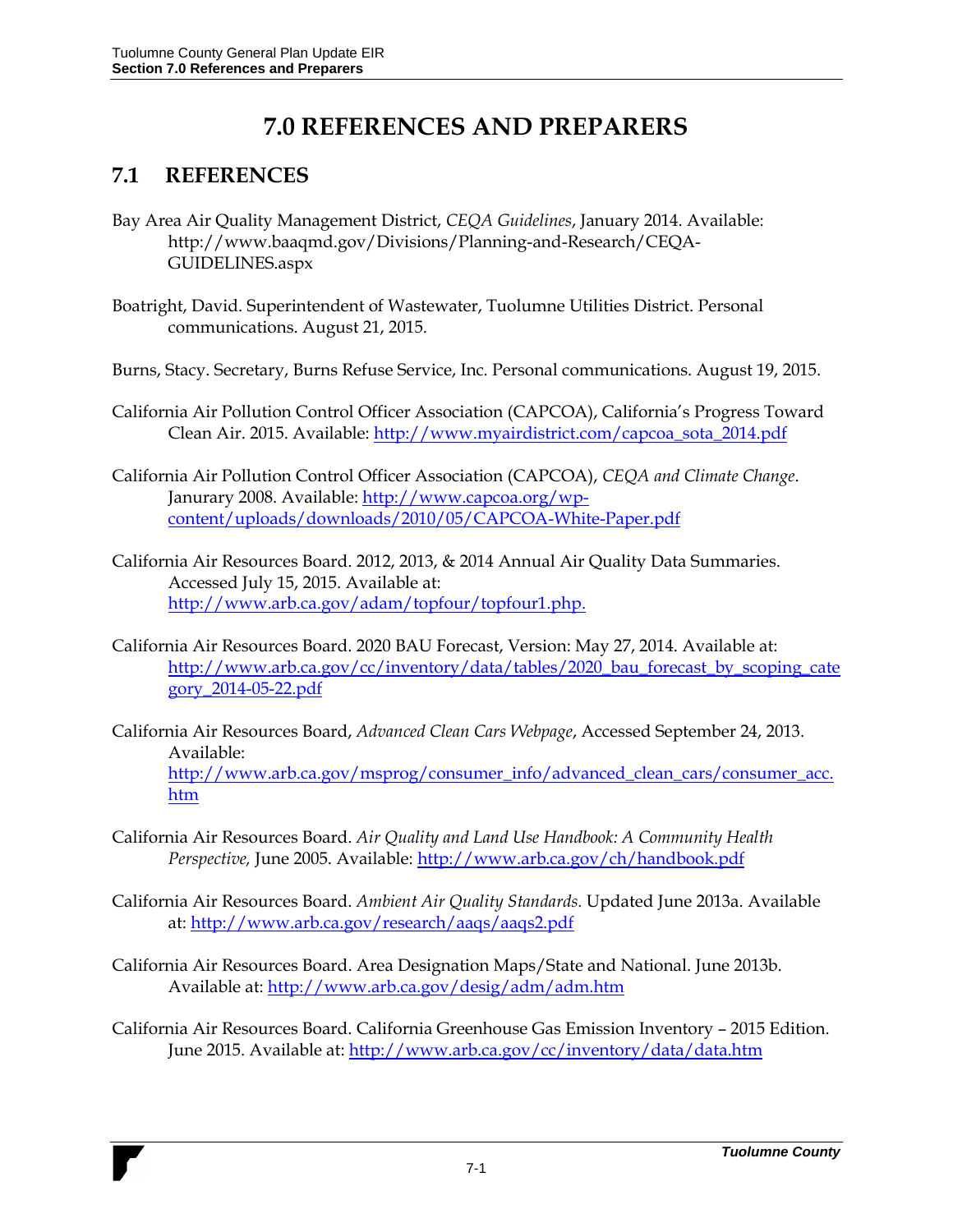- California Air Resources Board. *Climate Change Proposed Scoping Plan a Framework for Change.* October 2008. Accessed August 2013 at: <http://www.arb.ca.gov/cc/scopingplan/document/psp.pdf>
- California Air Resources Board (CARB). Frequently Asked Questions About Executive Order B-30-15. April 2015. Available at: [http://www.arb.ca.gov/newsrel/2030\\_carbon\\_target\\_adaptation\\_faq.pdf](http://www.arb.ca.gov/newsrel/2030_carbon_target_adaptation_faq.pdf)

California Air Resources Board. *Ozone Transport: 2001 Review.* April 2001.

California Air Resources Board, *The First Update to the Climate Change Scoping Plan*, May, 2014.

California Climate Change Center, *Climate Scenarios for California*, 2006.

California Climate Change Center, *The Impacts of Sea-Level Rise on the California Coast*, May 2009.

- California Department of Conservation, Division of Land Resource Protection. 2008-2010 California Farmland Conversion Report. April 2014. Available online at: http://www.consrv.ca.gov/dlrp/fmmp/Pages/FMMP\_2008-2010\_FCR.aspx
- California Department of Education and Student Accountability Report Card website. July 2015. [http://www.sarconline.org/.](http://www.sarconline.org/)
- California Department of Finance. 2015. Demographic Research. Population Estimates for City, County, and State. Accessed at: <http://www.dof.ca.gov/research/demographic/reports/estimates/e-1/view.php>
- California Department of Fish and Wildlife. 2010. *List of Vegetation Alliances and Associations.* Vegetation Classification and Mapping Program, Sacramento, CA. September 2010.
- California Department of Fish and Wildlife (CDFW). 2015. California Natural Diversity Database, Rarefind V. 5.
- California Department of Fish and Wildlife. 2008. California Wildlife Habitat relationships. California Interagency Wildlife Task Group.
- California Department of Transportation (Caltrans), California Scenic Highway Program. Eligible (E) and Officially Designated (OD) Routes. December 2013. Available online at: http://www.dot.ca.gov/hq/LandArch/scenic/cahisys.htm
- California Department of Water Resources. Managing an Uncertain Future: Climate Change Adaption Strategies for California's Water, October 2008. Available: <http://www.water.ca.gov/climatechange/docs/ClimateChangeWhitePaper.pdf>
- California Energy Commission, *Environmental Health and Equity Impacts from Climate Change and Mitigation Policies in California: A Review of the Literature*, March 2009: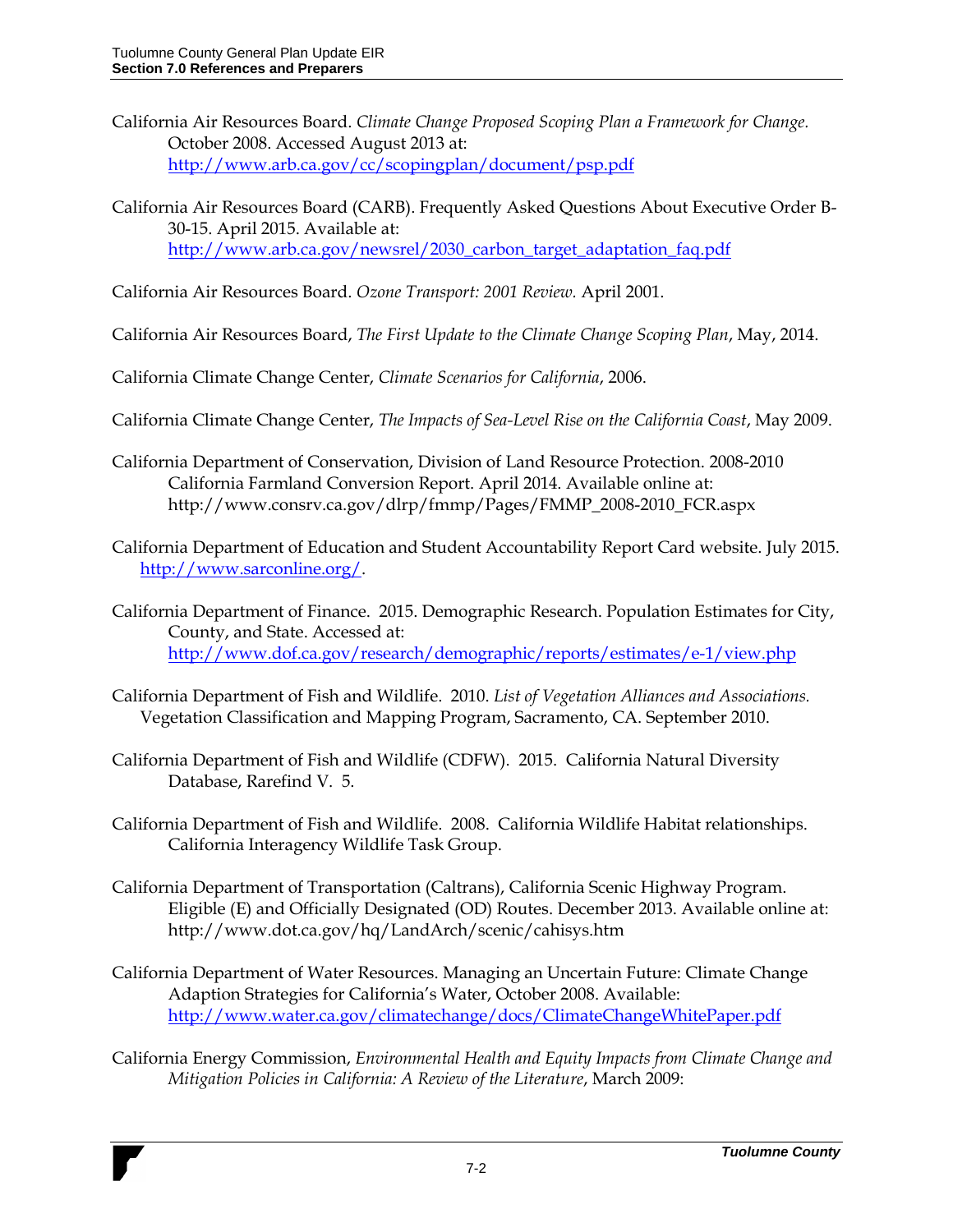[http://www.energy.ca.gov/2009publications/CEC-500-2009-038/CEC-500-2009-038-](http://www.energy.ca.gov/2009publications/CEC-500-2009-038/CEC-500-2009-038-D.PDF) [D.PDF](http://www.energy.ca.gov/2009publications/CEC-500-2009-038/CEC-500-2009-038-D.PDF)

- California Environmental Protection Agency (CalEPA), *Climate Action Team Report to Governor Schwarzenegger and the Legislature,* March 2006. Available: [http://www.climatechange.ca.gov/climate\\_action\\_team/reports/2006-04-](http://www.climatechange.ca.gov/climate_action_team/reports/2006-04-03_FINAL_CAT_REPORT_EXECSUMMARY.PDF) [03\\_FINAL\\_CAT\\_REPORT\\_EXECSUMMARY.PDF](http://www.climatechange.ca.gov/climate_action_team/reports/2006-04-03_FINAL_CAT_REPORT_EXECSUMMARY.PDF)
- California Environmental Protection Agency (CalEPA), *2010 Climate Action Team Biennial Report,*  2010.
- California Environmental Protection Agency (CalEPA), State Water Resources Control Board. *2010 Integrated Report, 303(D) Listed Waters*. Available: [http://www.waterboards.ca.gov/water\\_issues/programs/tmdl/integrated2010.shtml](http://www.waterboards.ca.gov/water_issues/programs/tmdl/integrated2010.shtml)
- California Highway Patrol website. July 2015[. https://www.chp.ca.gov/Find-an-](https://www.chp.ca.gov/Find-an-Office/Central-Division/Offices/(425)-Sonora)[Office/Central-Division/Offices/\(425\)-Sonora.](https://www.chp.ca.gov/Find-an-Office/Central-Division/Offices/(425)-Sonora)
- California Native Plant Society. 2015. Inventory of Rare and Endangered Plants (online edition, v8). Retrieved from http://www.cnps.org/inventory
- California Natural Resources Agency. 2009. California Climate Adaptation Strategy. Available at: [http://resources.ca.gov/docs/climate/Statewide\\_Adaptation\\_Strategy.pdf](http://resources.ca.gov/docs/climate/Statewide_Adaptation_Strategy.pdf)
- California State Allocation Board, Office of Public School Construction. State of California Enrollment Certification/Projection. Available online at: http://www.applications.opsc.dgs.ca.gov/ab1014/sab50-01instructions.pdf
- CalRecycle. Estimated Solid Waste Generation and Disposal Rates. December 2011. Available online at: http://www.calrecycle.ca.gov/WasteChar/WasteGenRates/
- CalRecycle. Solid Waste Information System. Web Accessed July 2015. Available: http://www.calrecycle.ca.gov/SWFacilities/Directory/Search.aspx
- Department of Toxic Substances Control (DTSC). Envirostor. Accessed: July 2015. Available: http://www.envirostor.dtsc.ca.gov/public/
- Eckhart, Shirley. Billing Clerk, Moore Bros Scavenger Co., Inc. Personal communications. August 19, 2015.
- Federal Railroad Administration, Office of Safety Analysis. U.S. Department of Transportation Crossing Inventory Information as of 3/2015 Sierra Northern Highway. for Tuolumne County. <http://safetydata.fra.dot.gov/OfficeofSafety/publicsite/crossing/xingqryloc.aspx>
- Federal Transit Administration (FTA). May 2006. *Transit Noise and Vibration Impact Assessment.*  http://www.fta.dot.gov/documents/FTA\_Noise\_and\_Vibration\_Manual.pdf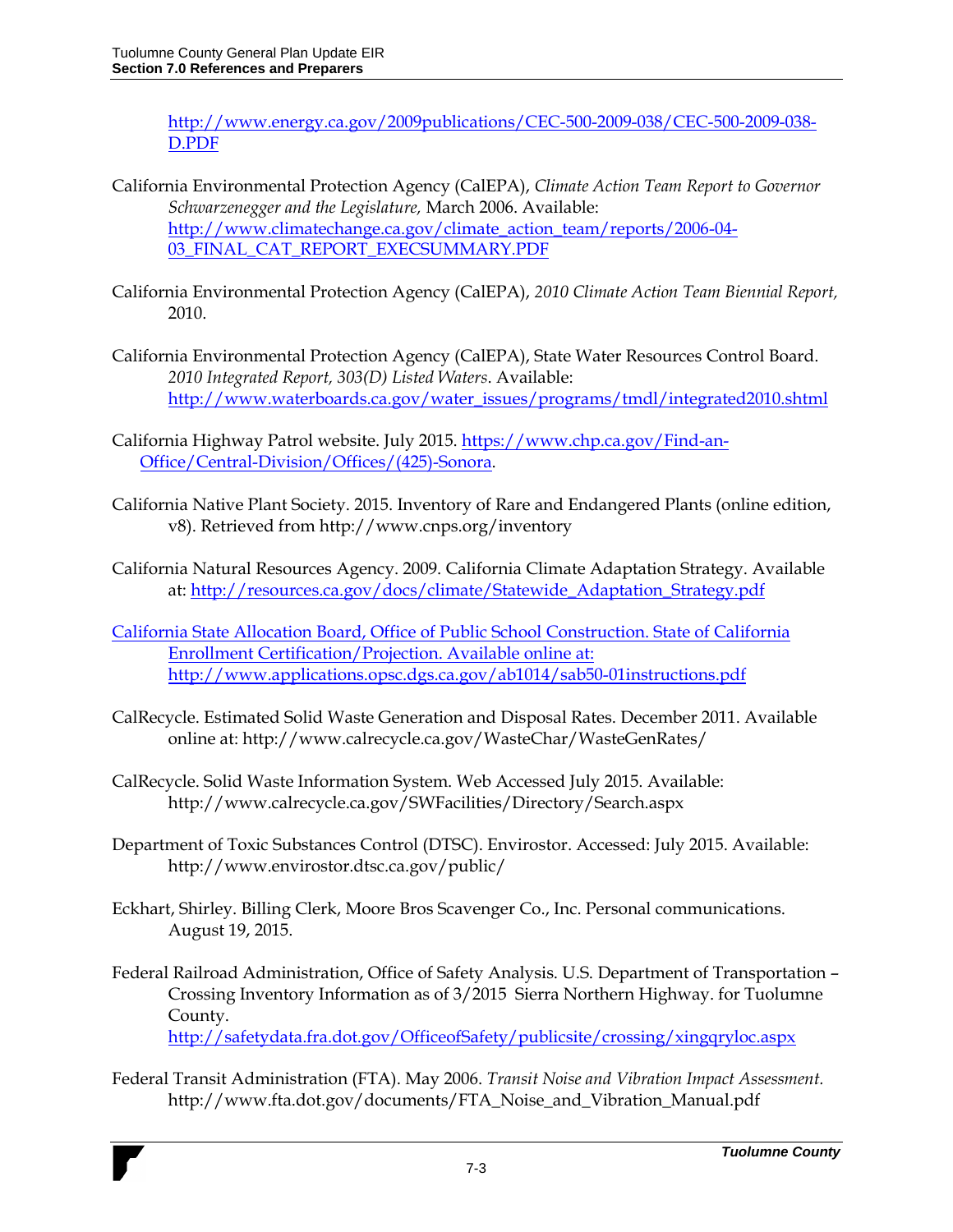- Groveland Community Services District (GCSD). *2010 Urban Water Management Plan*. December 2013. Available online at: http://gcsd.org/reports/Final%20GCSD%202010%20UWMP.pdf
- Groveland Community Services District (GCSD). *Wastewater Regulatory Compliance Projects: Notice of Exemption*. October 2008. Available online at: http://gcsd.org/Submittal%20attachments/2009/04%2013%2009%20Project1\_Final%2 0WWTP%20Reg%20Compliance%20NOE\_10-06-08.pdf
- Groveland Community Services District (GCSD). Website. Accessed August 19, 2015. Available online at: http://gcsd.org/
- Intergovernmental Panel on Climate Change, Revised 1996 IPCC Guidelines for National Greenhouse Gas Inventories, [Kroeze, C.; Mosier, A.; Nevison, C.; Oenema, O.; Seitzinger, S.; Cleemput, O. van; Conrad, R.; Mitra, A.P.; H.U., Neue; Sass, R.], Paris: OECD, 1997.
- Intergovernmental Panel on Climate Change, "Summary for Policymakers," In: Climate Change 2007: The Physical Science Basis. Contribution of Working Group I to the Fourth Assessment Report of the Intergovernmental Panel on Climate Change [Solomon, S., D. Qin, M. Manning, Z. Chen, M. Marquis, K.B. Averyt, M.Tignor and H.L. Miller (eds.)], Cambridge University Press, Cambridge, United Kingdom and New York, NY, USA, 2007.
- Ludington, et al. Preliminary Integrated Geologic Map Databases for the United States: Western States: California, Nevada, Arizona, Washington, Oregon, Idaho, Utah. Version 1.3. USGS Open-File Report (2005-1305). Updated December 2007.
- MacLean, Alex. *The Union Democrat*. "Bumpy Sewer Project Finished." August 15, 2015. Available online at: http://www.uniondemocrat.com/News/Local-News/Bumpysewer-project-finished
- Mayer, K.E. and Laudenslayer, W.F. Jr., editors (1988). *A Guide to Wildlife Habitats in California*. State of California, The Resources Agency, California Department of Forestry and Fire Protection.
- National Oceanic & Atmospheric Administration (NOAA), *Annual Greenhouse Gas Index*, September 2010. Available:<http://www.esrl.noaa.gov/gmd/aggi/>
- National Park Service. National Register of Historic Places. Updated September 2014. Available online at:<http://www.nps.gov/nr/research/>
- Parmesan, C., *Ecological and Evolutionary Responses to Recent Climate Change,* 2004.
- Parmesan C, Galbraith H., *Observed Ecological Impacts of Climate Change in North America*, Arlington, VA: Pew Cent. Glob. Clim. Change, 2004.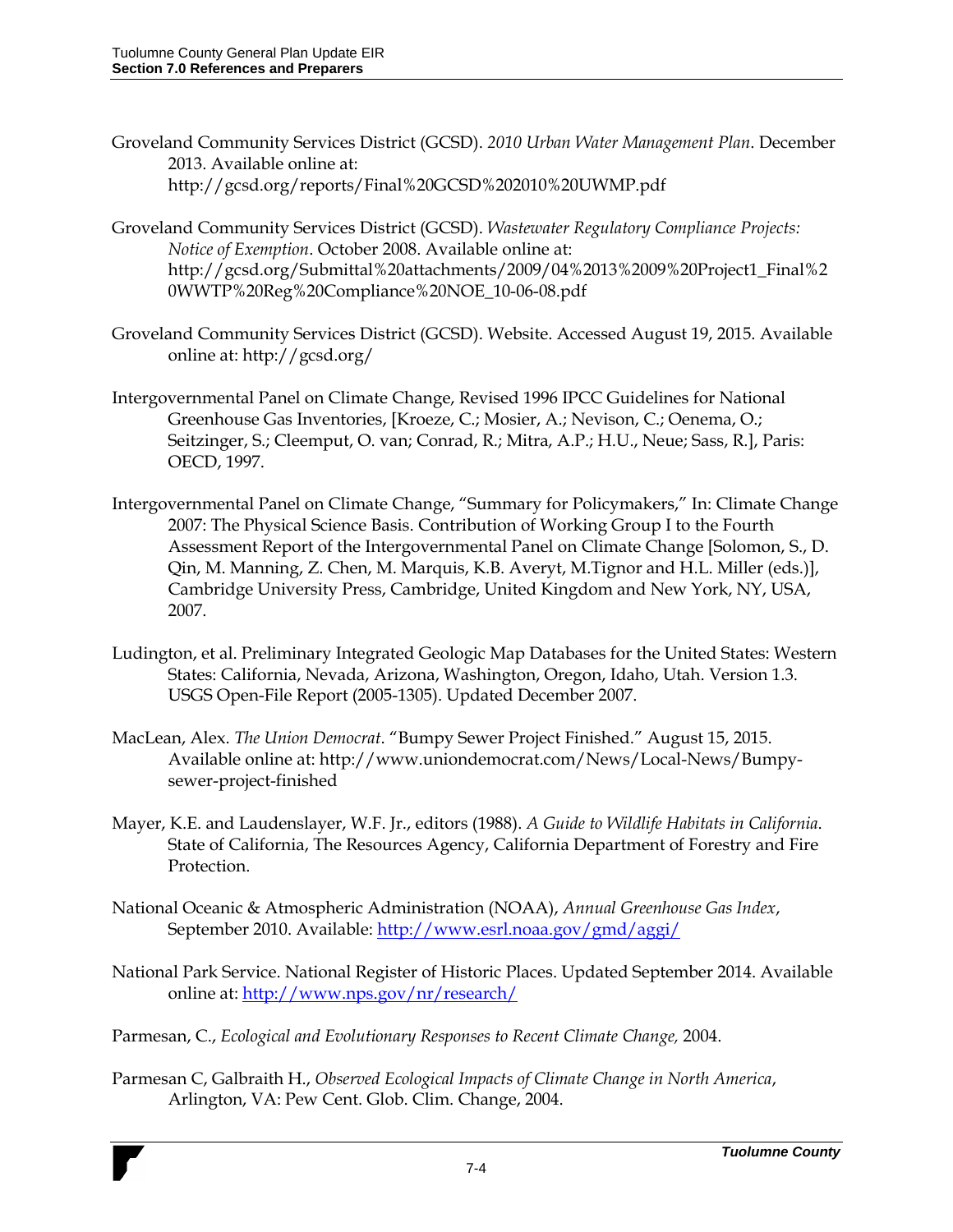- Paszkowski, Adam. Supervising Senior Planner, Tuolumne County Planning Division. Personal communication, August 17, 2015.
- Penrod, K., R. Hunter, and M. Merrifield. 2001 . Missing Linkages: Restoring Connectivity to the California Landscape, Conference Proceedings. Cosponsored by California Wilderness Coalition, The Nature Conservancy, U.S. Geological Survey, Center for Reproduction of Endangered Species, and California State Parks.
- Rincon Consultants, Inc. Tuolumne County General Plan Update and RTP EIR Noise Study and Noise Contours, July 2015.
- Rincon Consultants, Inc. Tuolumne County Regional Blueprint Greenhouse Gas Study.June 2012. Available at: [http://tuolumnecountytransportationcouncil.org/pdfs/Final%20GHG%20Study%2001.](http://tuolumnecountytransportationcouncil.org/pdfs/Final%20GHG%20Study%2001.12.pdf) [12.pdf](http://tuolumnecountytransportationcouncil.org/pdfs/Final%20GHG%20Study%2001.12.pdf)
- Sawyer, J. O., T. Keeler-Wolf, and J.M. Evens. 2009. *A Manual of California Vegetation, Second Edition.* California Native Plant Society, Sacramento, California.
- Sonora, City of. General Plan 2020. Adopted May 30, 2007. Available at: [http://www.sonoraca.com/cityservices/commdevelop/generalplandocs/SonoraGener](http://www.sonoraca.com/cityservices/commdevelop/generalplandocs/SonoraGeneralPlan2020.pdf) [alPlan2020.pdf](http://www.sonoraca.com/cityservices/commdevelop/generalplandocs/SonoraGeneralPlan2020.pdf)
- Spencer, W. D., Beier, P., Penrod, K., Winters, K., Paulman, C., Rustigian-Romsos, H., ... & Pettler, A. 2010. *California essential habitat connectivity project: a strategy for conserving a connected California*. Prepared for California Department of Transportation, California Department of Fish and Game, and Federal Highways Administration.
- State Water Resources Control Board. GeoTracker. Accessed July 2015. Available: http://geotracker.waterboards.ca.gov/
- Stayer, Brooks. Director, Merced County Regional Waste Management Authority. Personal communications. August 19, 2015.
- Teach, Tom. District Manager, Cal Sierra Disposal, Inc. Personal communications. August 19, 2015.
- Tuolumne, County of. Tuolumne County Airport Land Use Compatibility Plan (ALUCP). January 2003. Available: http://www.tuolumnecounty.ca.gov/DocumentCenter/View/1325
- Tuolumne, County of. Emergency Services Plan for Tuolumne County. June 2012. Available: http://www.tuolumnecounty.ca.gov/DocumentCenter/View/1686
- Tuolumne, County of. General Plan. Air Quality Element. December 26, 1996. Available at: <http://www.tuolumnecounty.ca.gov/index.aspx?NID=185>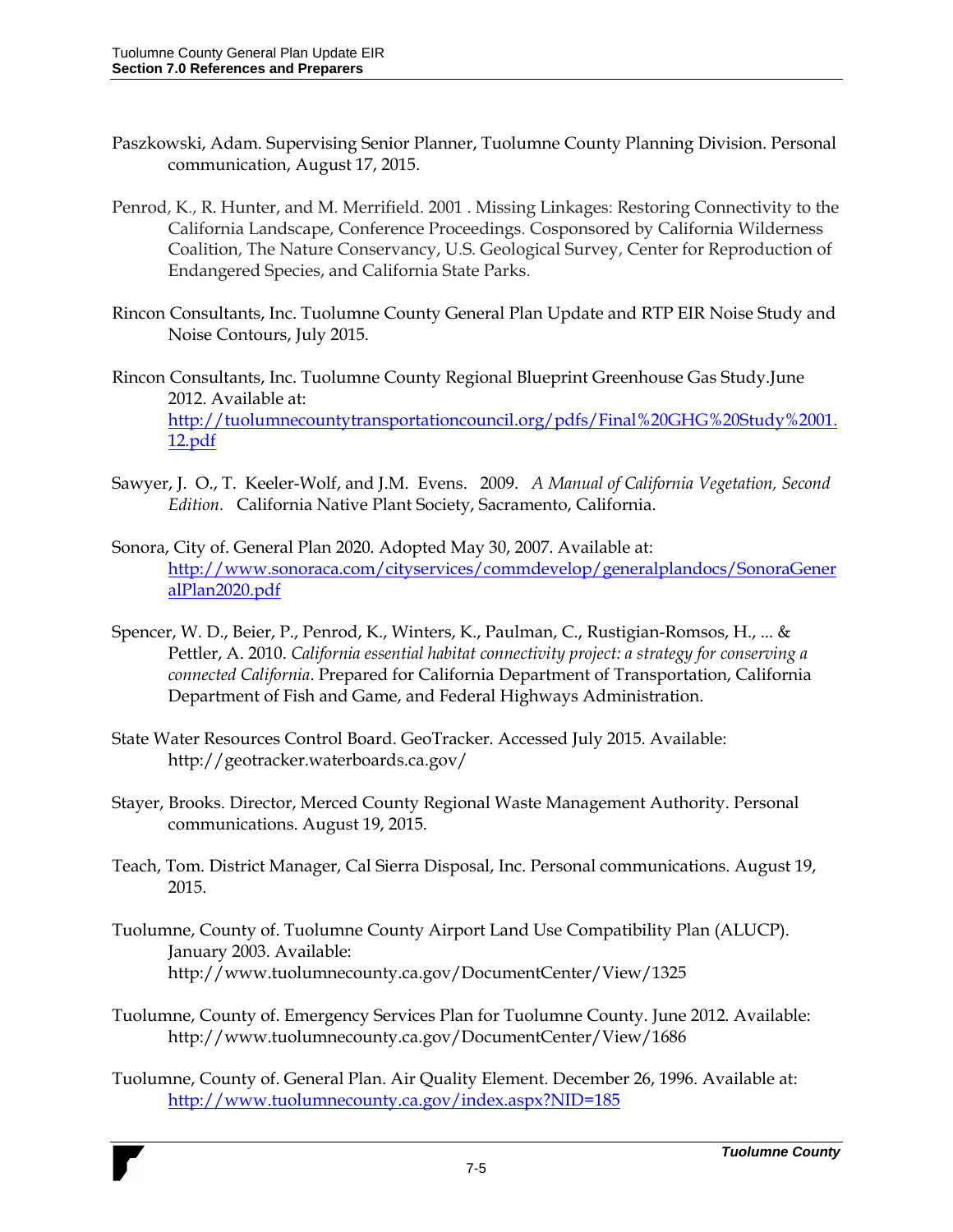- Tuolumne, County of. General Plan. Circulation Element. December 26, 1996. Available at: <http://www.tuolumnecounty.ca.gov/index.aspx?NID=185>
- Tuolumne, County of. Tuolumne County Profile Community Indicators Project. 2012. Available at: [http://www.tuolumnecountyprofile.org/docs/Tuolumne-County-Profile-](http://www.tuolumnecountyprofile.org/docs/Tuolumne-County-Profile-2012.pdf)[2012.pdf](http://www.tuolumnecountyprofile.org/docs/Tuolumne-County-Profile-2012.pdf)
- Tuolumne, County of. 2004. *Multi-Jurisdiction Hazard Mitigation Plan*. Available at: http://hazardmitigation.calema.ca.gov/docs/lhmp/Tuolumne\_County\_Plan.pdf
- Tuolumne, County of. 2001. Groundwater Management Ordinance. Chapter 13.20 of the Municipal Code. Available at: http://www.tuolumnecounty.ca.gov/DocumentCenter/View/378
- Tuolumne County Ambulance website. July 2015. [http://www.tuolumnecounty.ca.gov/index.aspx?NID=299.](http://www.tuolumnecounty.ca.gov/index.aspx?NID=299)
- Tuolumne County Department of Agriculture. 2013 Annual Crop Report. 2014. Available online at:<http://www.tuolumnecounty.ca.gov/ArchiveCenter/ViewFile/Item/298>
- Tuolumne County Fire Department website. July 2015. http://www.tuolumnecounty.ca.gov/fire
- Tuolumne County Fire Prevention Department website. July 2015. http://www.tuolumnecounty.ca.gov/index.aspx?NID=831.
- Tuolumne County Sheriff's Office website. July 2015. http://www.tuolumnecounty.ca.gov/index.aspx?NID=341.
- Tuolumne County Sheriff's Department: Tuolumne County Sheriff's Office 2013 Year-End Report . July 2015. [https://ca](https://ca-tuolumnecounty.civicplus.com/DocumentCenter/View/2985)[tuolumnecounty.civicplus.com/DocumentCenter/View/2985.](https://ca-tuolumnecounty.civicplus.com/DocumentCenter/View/2985)
- Tuolumne County Local Agency Formation Commission Homepage. Accessed August 26, 2015. Available online at:<http://www.tuolumnecounty.ca.gov/index.aspx?NID=143>
- Tuolumne County Recreation Department. Website accessed August 2015. Available online at: http://www.tuolumnecounty.ca.gov/index.aspx?NID=448
- Tuolumne River Trust. "The Watershed-Tributaries" webpage. Available: http://www.tuolumne.org/content/article.php/tributaries
- Tuolumne Utilities District (TUD). *2010 Urban Water Management Plan.* June 2011. Prepared by Kennedy/Jenks Consultants. Available at[: http://www.tudwater.com/wp](http://www.tudwater.com/wp-content/uploads/2014/04/TUD-2010_UWMP_Final.pdf)[content/uploads/2014/04/TUD-2010\\_UWMP\\_Final.pdf](http://www.tudwater.com/wp-content/uploads/2014/04/TUD-2010_UWMP_Final.pdf)
- Tuolumne Utilities District (TUD). Website. Accessed August 19, 2015. Available online at: http://www.tudwater.com/.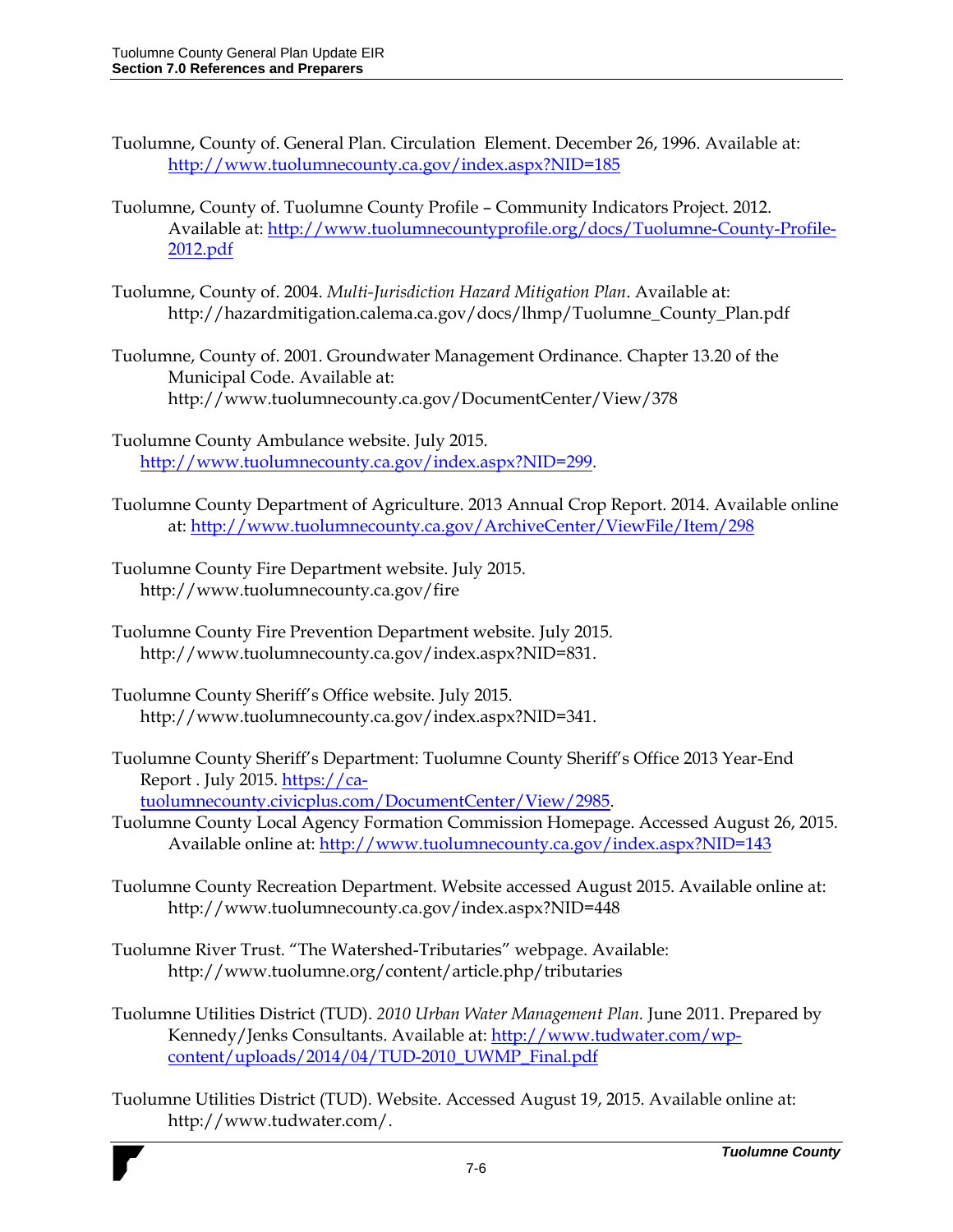- Tuolumne Utilities District (TUD). *Annual Water Quality Report: Reporting Year 2013*. 2014. Available online at: http://www.tudwater.com/wpcontent/uploads/2014/08/Annual-Water-Quality-Report\_2013.pdf
- Tuolumne Utilities District (TUD). *Tuolumne-Stanislaus Integrated Regional Water Management Plan.* August 2013. Prepared by Kennedy/Jenks Consultants.
- Tuolumne Utilities District (TUD). Wastewater Ordinance. Amended April 2015. Available online at: [http://www.tudwater.com/wp-content/uploads/2015/06/Wastewater-](http://www.tudwater.com/wp-content/uploads/2015/06/Wastewater-Ordinance-4-28-15.pdf)[Ordinance-4-28-15.pdf](http://www.tudwater.com/wp-content/uploads/2015/06/Wastewater-Ordinance-4-28-15.pdf)
- United Nations Framework Convention on Climate Change. August 2007. *United Nations Framework Convention on Climate Change.* Available: [http://unfccc.int/files/essential\\_background/convention/status\\_of\\_ratification/applic](http://unfccc.int/files/essential_background/convention/status_of_ratification/application/pdf/unfccc_conv_rat.pdf) [ation/pdf/unfccc\\_conv\\_rat.pdf](http://unfccc.int/files/essential_background/convention/status_of_ratification/application/pdf/unfccc_conv_rat.pdf)
- United Nations Framework Convention on Climate Change, *Outcome of the work of the Ad Hoc Working Group on Further Commitments for Annex I Parties under the Kyoto Protocol at its sixteenth session,* November 2011, Accessed September 2012. Available: [http://unfccc.int/files/meetings/durban\\_nov\\_2011/decisions/application/pdf/awgkp](http://unfccc.int/files/meetings/durban_nov_2011/decisions/application/pdf/awgkp_outcome.pdf) [\\_outcome.pdf](http://unfccc.int/files/meetings/durban_nov_2011/decisions/application/pdf/awgkp_outcome.pdf)
- United States Department of Energy, Energy Information Administration. *Annual Energy Review 2011*. September 2012[. http://www.eia.gov/totalenergy/data/annual/index.cfm](http://www.eia.gov/totalenergy/data/annual/index.cfm)
- U.S. Fish and Wildlife Service. 2015a. Critical Habitat Portal. Available at: [http://criticalhabitat.fws.gov](http://criticalhabitat.fws.gov/)
- U.S. Fish and Wildlife Service. 2015b. Environmental Conservation Online System: Information, Planning and Conservation System. Available at: <http://ecos.fws.gov/ecos/home.action>
- U.S. Fish and Wildlife Service. 2015c. National Wetlands Inventory. Available at: <http://www.fws.gov/wetlands/Data/Mapper.html>
- U.S. Department of Agriculture. California Agricultural Statistics 2013 Crop Year. April 2015. Available online at: http://www.nass.usda.gov/Statistics\_by\_State/California/Publications/California\_Ag \_Statistics/Reports/2013cas-all.pdf
- U.S. Environmental Protection Agency, *Inventory of U.S. Greenhouse Gas Emissions and Sinks: 1990-2010,* U. S. EPA #430-R-11-005, April 2012. Available: <http://www.epa.gov/climatechange/emissions/usinventoryreport.html>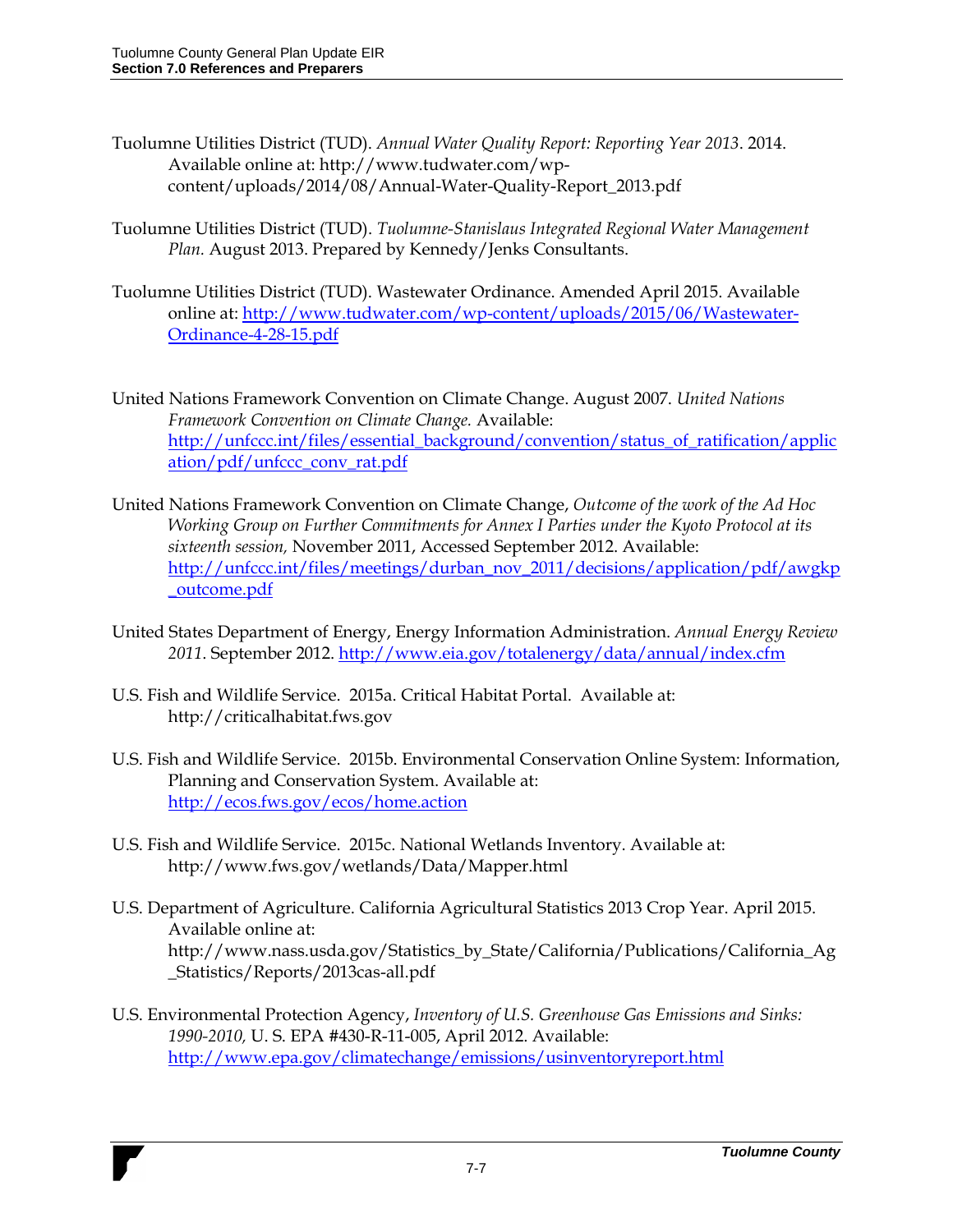- United States Environmental Protection Agency. *National Priorities List*. Accessed July 2015. Available: http://www.epa.gov/superfund/sites/npl/index.htm
- U.S. Department of Transportation, Federal Highway Administration. Traffic Noise Model version 2.5. April 2004.
- Wood Rodgers, Inc. *Tuolumne County General Plan and Regional Transportation Plan Update EIR Traffic Study.* September 2015.

### **Persons Contacted**

- Sarah Carrillo. Tuolumne County Counsel, Tuolumne County Sheriff's Department. Email: SCarrillo@co.tuolumne.ca.us.
- Stephen Gregory. Staff Member, County of Tuolumne Fire Prevention Department. Email: SGregory@co.tuolumne.ca.us.
- Cindy and Gilbert. Secretary and Maintenance, Sonora Union High School District. Phone: (209) 533-8510.

Jennifer. Secretary, Big Oak Flat Groveland Unified School District. Phone: (209) 962-5765.

Lisa. Secretary, Columbia Union School District. Phone: (209) 532-0202.

Wilson, Heather. Office Manager, Moore Bros Scavenger Co., Inc. Personal communications. August 20, 2015.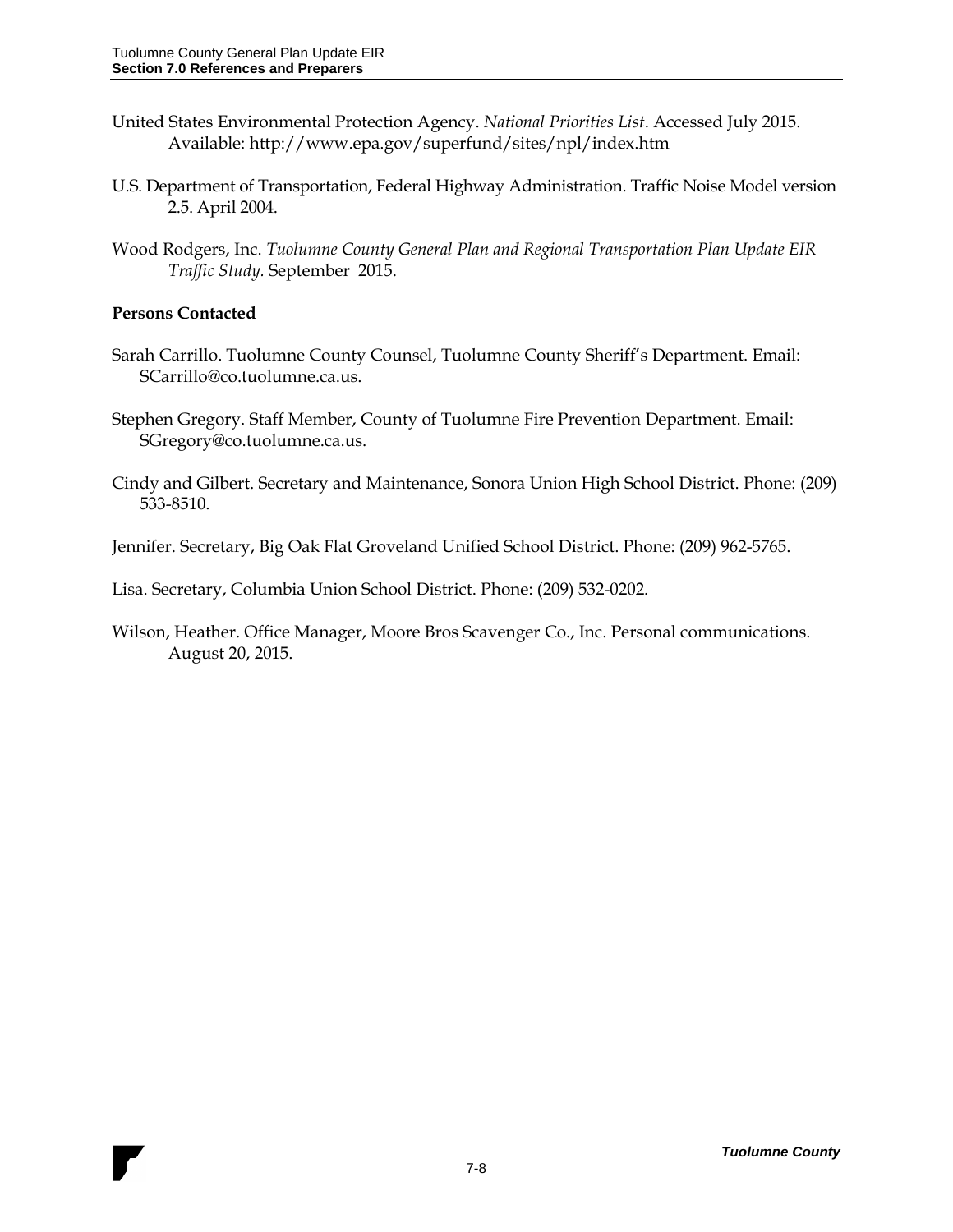## **7.2 LIST OF PREPARERS**

This EIR was prepared by Rincon Consultants, Inc. under contract to Tuolumne County. Persons involved in data gathering analysis, project management, and quality control include:

#### Rincon Consultants, Inc.

Richard Daulton, Principal-in-Charge Matt Maddox, AICP, Project Manager Jonathan Berlin, Assistant Project Manager Karly Kaufman, Environmental Planner Michael Tom, Biologist Christina McAdams, Environmental Scientist Ken Chen, Environmental Planner Sarah Sorensen, Environmental Planner Lawrence Truong, Environmental Planner Stephanie Goff, Production Katie Stanulis, Production Debra Jane Seltzer, Production

#### Wood Rodgers, Inc.. (Transportation and Circulation)

Mark Rayback, PE, Vice President, Transportation Nawid Nessar, PE, Transportation Engineer Mario Tambellini, Transportation Planner